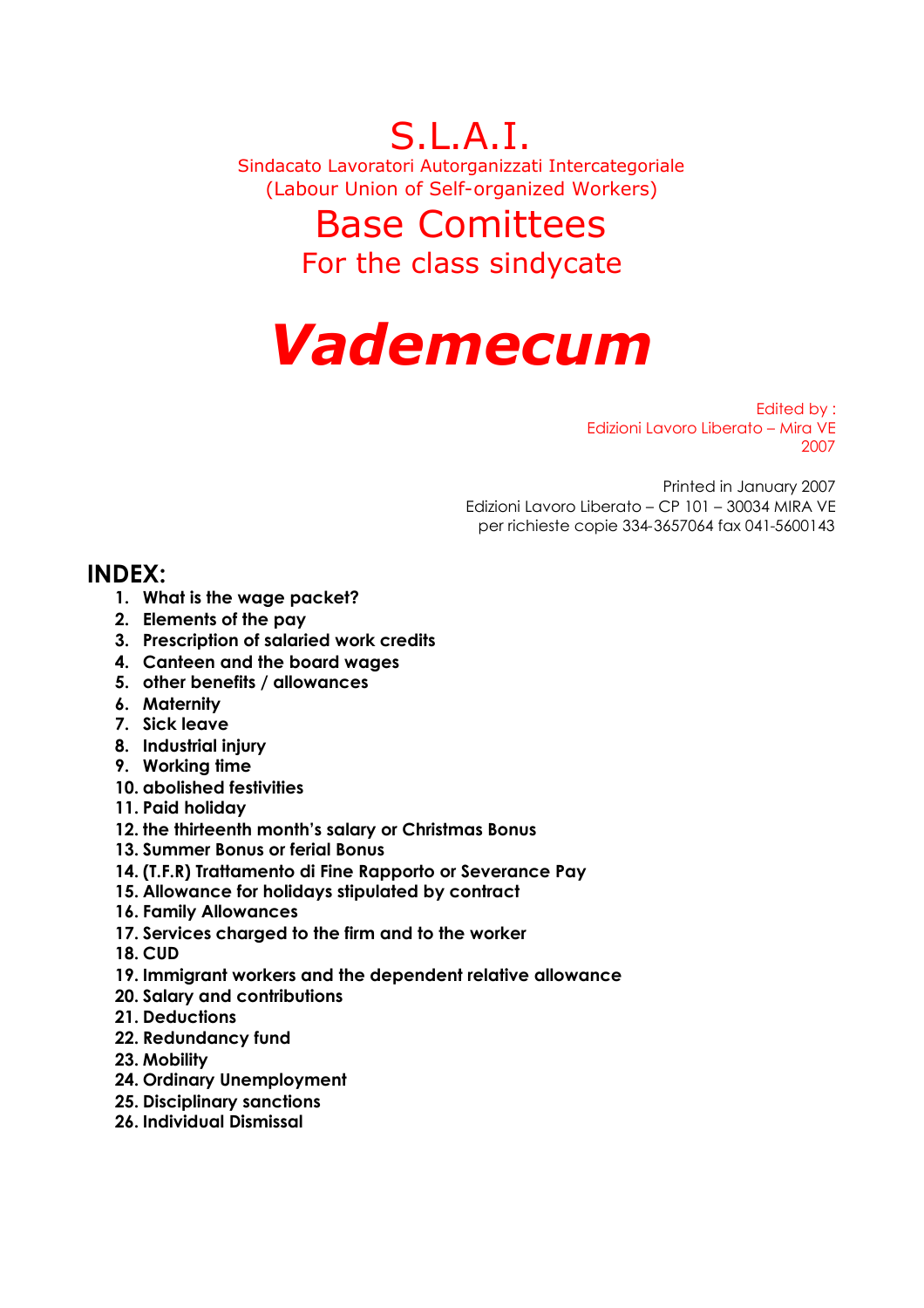# **1. THE WAGE PACKET / THE PAY ROLL (PR):**

The firm must convey in writing to the worker all the conditions established by the CCNL contract (place of work, relations between employer and employee, trial period, life of a contract, organization of staff in a firm, level, qualification, salary, working hours, paid holidays, etc..) which is applied within 30 days from the hiring. The worker have always to keep this document.

The right of salary and of wage packet accrues from the date of hiring. The firm is under obligation (according to the law: legge 5 gennaio 1953, n°4) to entrust to the worker the salary together with a wage statement, in which all the elements that concur to determine the pay must be indicated in the clearest way: gross pay and net pay, worked hours- and days, the paid days (which include both the worked days and the festivities, paid holidays, permits, sick leave, industrial injury), paid

holidays and leaves used and the remaining ones, the number of the people in the family to provide for, which determine the amount for the dependency benefit.

The Pay Roll expresses the complex of relations between worker and:

- firm (the exact pay)
- Social security department (for example: INPS deductions for the pension fund)
- State (taxes and duties).

The pay roll must have signature, initials or stamp of the employer or guardian. On receipt of the pay roll, it is necessary that the amount paid equals the pay reported on the pay roll itself and that working-days and hours indicated are correct (including the ones indicated for sick-leave, holidays, leaves and industry injury).

The wage packet must be checked in all its items. It is the basics on which one can lay claim to differences in the application of the contract or of the company/individual agreements, begin legal proceeding or suits, have the possibility of obtaining a loan from the bank and to receive the accredit of INPS superannuation payment. Therefore the pay roll must be kept.

STRUCTURE OF THE PAY ROLL:

Besides personal details, hiring day, the organization of staff in the firm and period of pay time, the pay roll includes:

Salary elements-

social security contributions-

tax deductions-

family income supplement.

THE SALARY: is made up of three parts:

-direct, relative to the work carried out by the worker:

-Indirect, due to specific contractual institutions (holidays, festivities, the thirteenth month's salary and other month's salary, maternity, sick-leave, industrial injury, redundancy fund, etc.)

-deferred, relative to the part of the salary that the firm sets aside and which will be entrusted to the worker at the end of the employment contract under the name of TFR (severance pay).

## **2- THE ELEMENTS OF SALARY:**

THE BASE PAYMENT OR THE CONTRACTUAL MINIMUM is the minimum payment according to the national collective labour agreement of category for the different qualifications.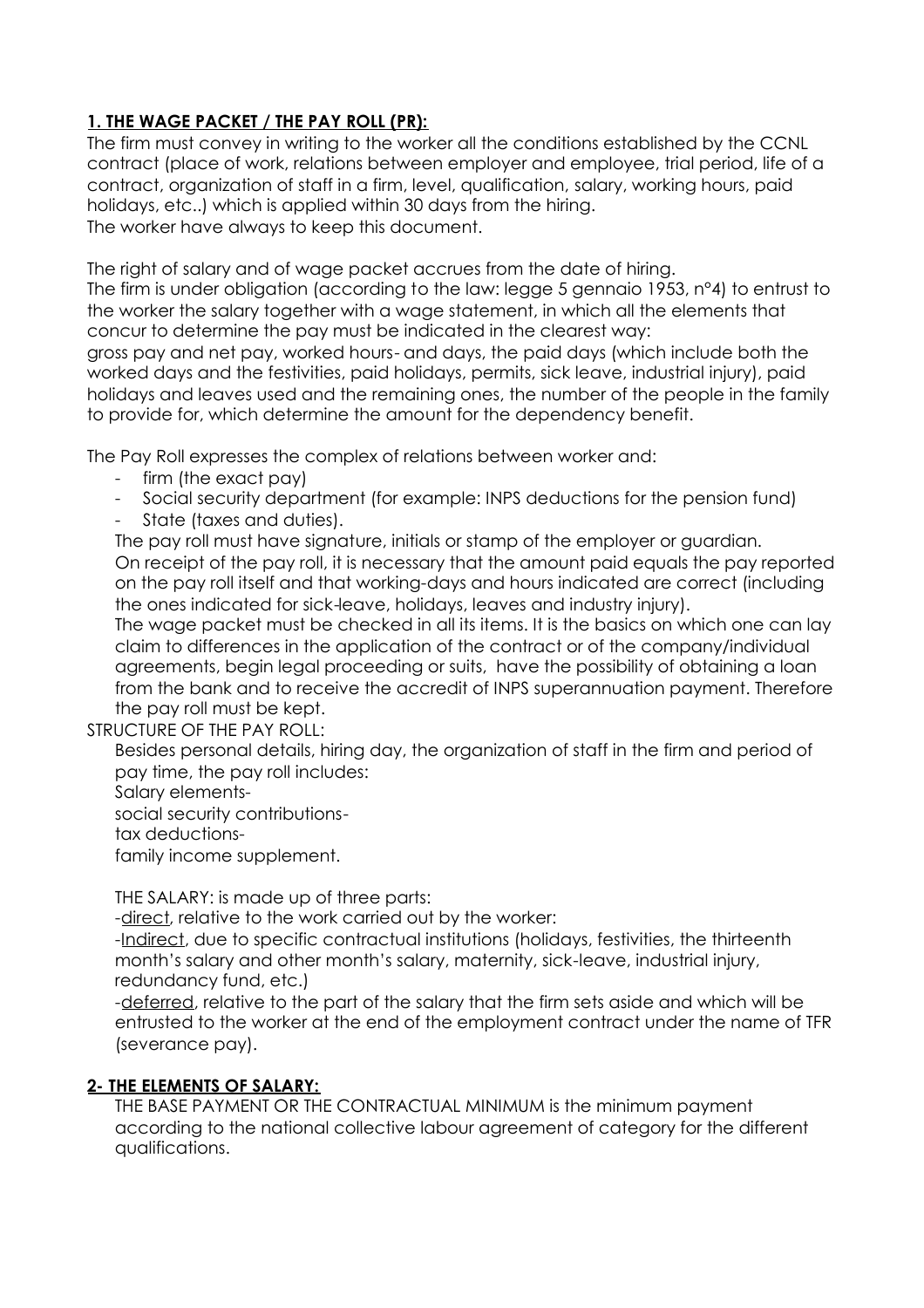In order to know what the personal base payment is, the worker can refer to the CCNL and to his own category which had been assigned at the hiring moment (or the one acquired later) or to the one gained thanks to the duties he carried out.

THE ANNUAL INCREMENTS represent the part of the salary linked to the permanence of worker in the same firm and in the same professional category. They are calculated in fixed figure or in percentage on the base payment plus the contingency (in some cases only on the base payment). They are regulated by the category contracts.

PIECE RATE/ PIECE WORK (OR ALLOWANCES OF NON- PIECE RATE) is the institution which links part of the pay to the performance of a single worker or of a group of workers.

OVERTIME- AND EXTRATIME WORK, HOLIDAY, NIGHT-WORK AND SHIFT WORK: The prolongation of the working hours over the (daily or weekly) limit fixed by the contract, or the prolongation over the reduced working hours in case of part-time contract, or shift work, holiday or night-work are paid with an increase of the payment set by national contracts.

COMPANY WAGE: is the part of the pay negotiated in the firm and differs according to the different companies.

It can be:

- collective (e.g. production bonus, 3°element, efficiency bonus, attendance allowance etc.) linked to the level of attendance:
- changeable or based on targets arranged during the company bargaining;
- Productivity bonus / personal bonus; it can be soaked up in case of category transfer.
- Allowance.

# **3- BARRED DEBT / PRESCRIPTION OF CREDITS:**

The credits of the worker for any differences of contractual and legal institutions must be demanded within 5 years from the end of the claim.

In the firms with less than 15 employees, it is possible to demand any differences of contractual and legal institutions built up during the whole period of work, within 5 years from the termination of the relations of work;

Any anomaly in the computation of the TFR (Severance Pay) must be demanded within 5 years from the termination of the relations of work, otherwise they lapse. BLACK-MARKET WORK:

The black-market work is an irregular relation of work;

It is normally required by the firm and is subjected to sanctions charged to the businessman who uses it.

The worker has the right of demanding the regularization of the working relation. In this way he can recover the pay differences and the non- payment of social security contributions.

In order to achieve the regularization, it is necessary that the worker demonstrate the number of worked days and hours, the amount of the pay for the work carried out. Moreover the worker must have the use of proofs about the period of work. The worker has to be able to demonstrate in the most precise way that he does or he did an irregular work.

The regularization can be achieved also after the end of the black-market work.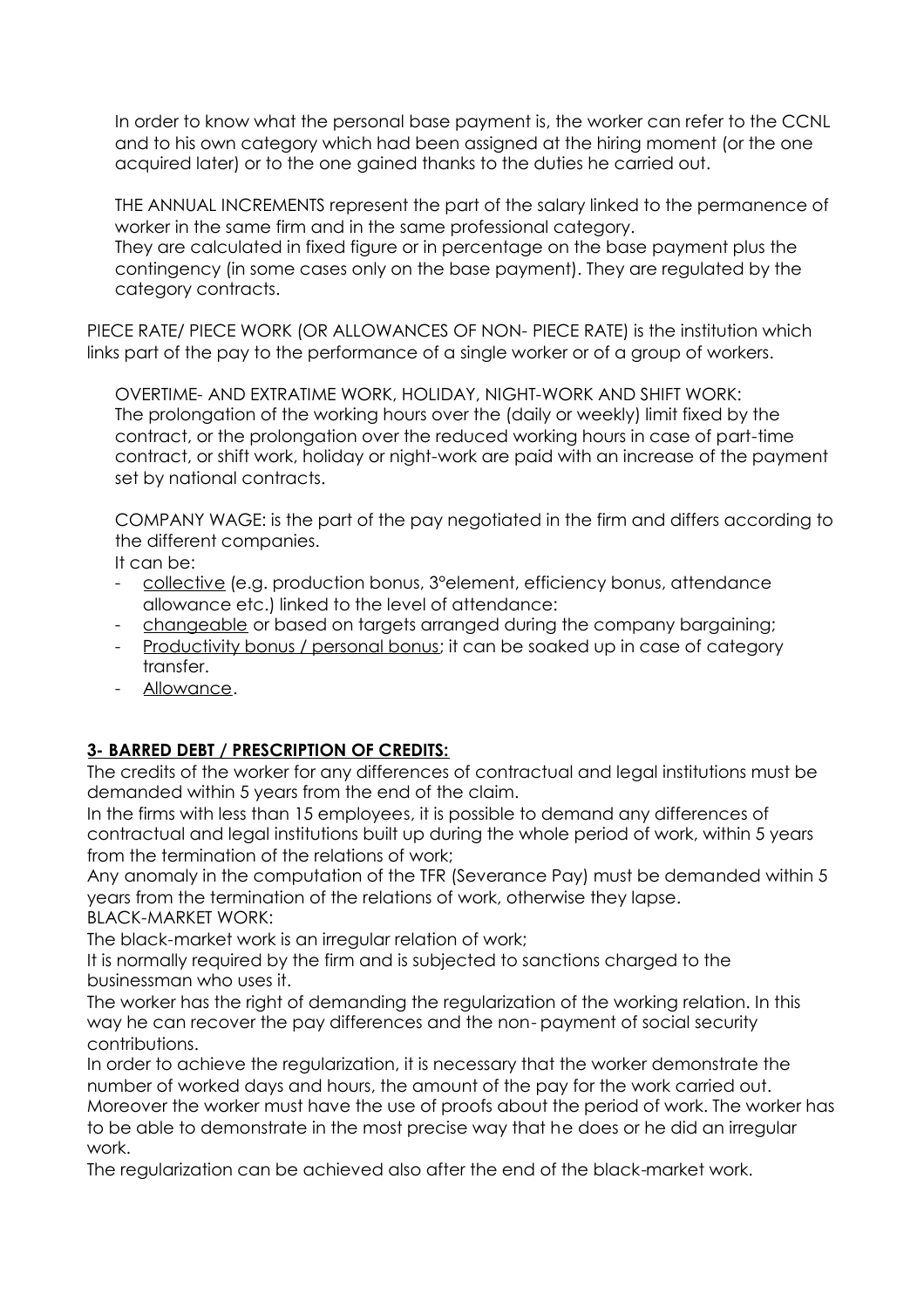## **4- CANTEEN AND BOARD WAGES:**

During the post-war years the right of the workers to have a meal in the canteen with costs charged to the firm has consolidated.

The canteen is managed directly by the firm or entrusted to any third party.

During the last years, if there isn't any "canteen service", the firm is supposed to give to the workers a ticket.

Where there is a canteen-service, in case of non-use because of festivities, sick-leave, industrial injury, holidays, etc.., the worker has the right to receive an allowance for the non-use of the canteen with an amount of money defined by the province.

According to the law n° 359 of 1992, the amount of the non-use of the canteen service is not included in the pay and doesn't affect any institution.

The conventional value of the canteen is useful to calculate social security contributions.

# **5- OTHER ALLOWANCES:**

The national collective labour agreements provide allowances: for destitute or uncomfortable sites, high mountain or underground, cash, etc..

#### COST-OF-LIVING BONUS

With the agreement of 31<sup>st</sup> July 1992 between government and Confindustria (General Confederation of Italian Industry) and CGIL-CISL-UIL, the system of wage indexation (contingency) has been abolished with the increase of prices.

No contingency increment has been realised since May '92, indeed. The current amount is the one in force from the agreement and in some contracts it has been included in the base payment.

## EDR (ELEMENTO DISTINTO DELLA RETRIBUZIONE)

Distinct element of salary.

The agreement which abrogates the "sliding scale" provide the expenditure of a lump sum consisting in 10,33 monthly pays per 13 monthly payments. In some contracts it is included in the base salary.

## **6- MATERNITY AND MATERNITY LEAVE:**

In case of maternity the worker has the right of compulsory abstention for 2 months that precede the presumptive date of childbirth and for the 3 months that come after it. The right to the compulsory abstention is applied also to the home-based workers and to the domestics.

The duration of the compulsory abstention consists of 5 months. It is possible to use only 1 month before the birth and 4 months after the birth.

If the birth occurs earlier than the presumptive date, it is possible to add to the 3 postpartum months the days of compulsory abstention not used before the birth, within the maximum limit of 5 months.

Salary.

The workers have the right to a daily allowance equivalent to 80% of the global average salary received during the monthly pay period, which precedes the one of compulsory abstention, including thirteenth month's salary, bonus, etc.

Some contracts include the integration charged to the firm up to 100% of the salary. The period of compulsory abstention is considered useful both for the right and for all the calculations of pension.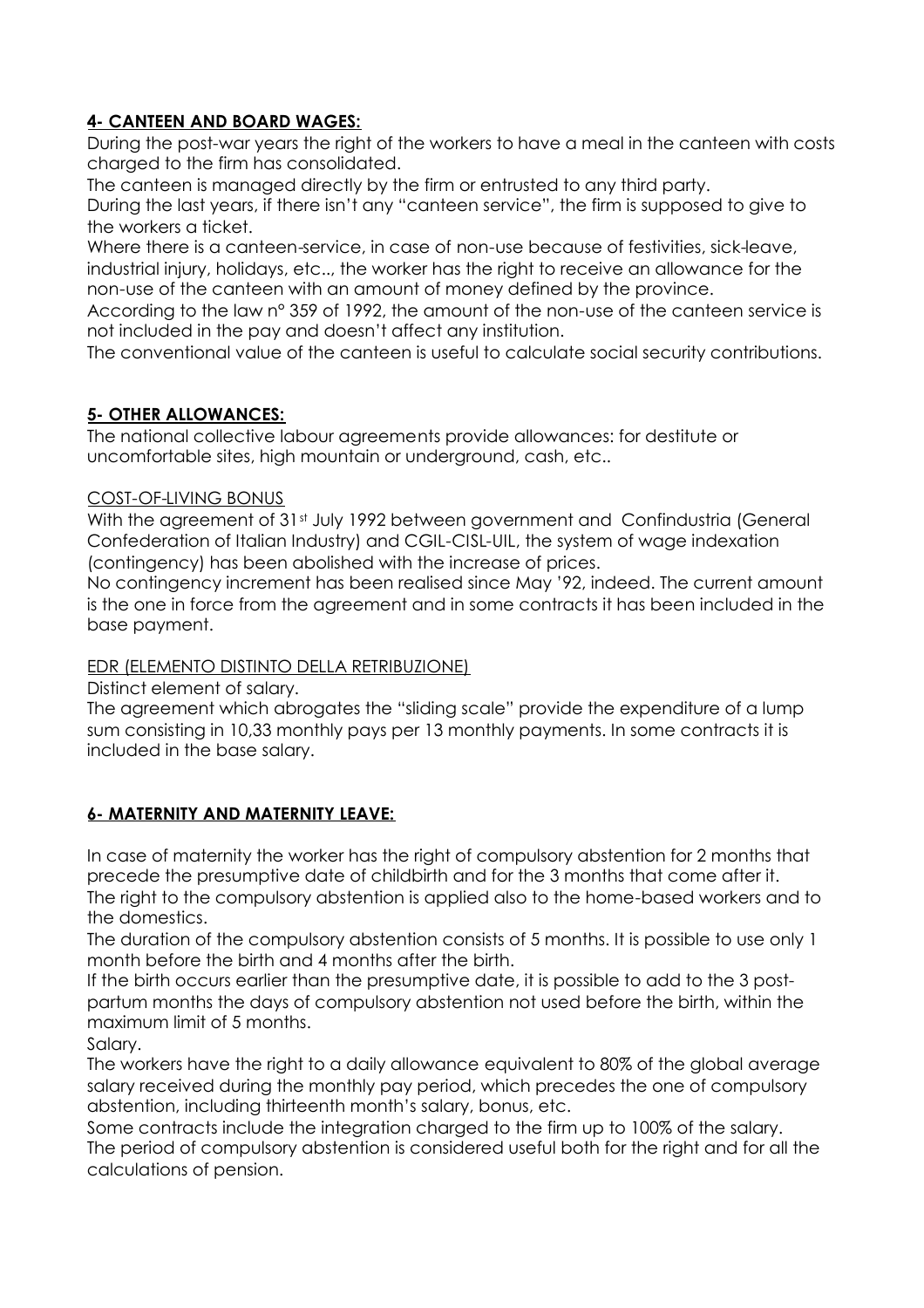Worker's performance. Before the beginning of the compulsory abstention period, the worker has to file to the firm and to INPS (or to the corporation by which she is insured) the doctor's certificate of pregnancy, indicating the month of gestation (at the date of the medical examination) and the presumptive date of childbirth.

Advance compulsory abstention. The worker can ask for the advance compulsory abstention to the "Direzione provinciale del Lavoro" (provincial labour management) since the beginning of the pregnancy in the following cases:

Serious complications in the gestation or pre-existing disease symptoms which could get worse with the pregnancy:

If the working or the ambient conditions are damaging to the woman's and child's health; When the worker can't be moved to less hard tasks.

Daily rests. During the 1° year of the child the mother-workers are entitled to 2 paid work permits of 1 hour rest, that can also be accumulated during the day. The rest is of 1 hour if the daily working hours are inferior to 6 hours.

Optional abstention. Both parents are entitled to the optional abstention until the child will turn 8 years old, for a global period of 10 months, continuative or fractionate;

Every parent won't go over 6 months of fruition (for example If the mother uses 6 months, the father can use 4). The father has the right to the optional abstention even if the mother hasn't got the right (because she is unemployed, domestic, home-based worker), and if the father uses this right for a non-stop period not lower than 3 months, his 6 month limit turns to 7 months and the global maximum limit of fruition becomes of 11 months (7 months for the father and 4 months for the mother).

Worker's performances: the worker (both man and woman) must give notice in writing to their own employer 15 days before the beginning of the abstention.

Different notice periods can be set by the CCNL.

Measure of allowance. The allowance for optional abstention appertain for a global period of 6 months, in the measure of 30% of the salary (global daily average of the month that precedes the compulsory abstention, excluding the accrual of the additional month's pays and of prospective bonus) till the child will turn 3 years old.

For the period of fruition over 6 months and for the ones subsequent the child's 3rd year of age till the 8 year of age, the previously indicated allowance is valid only if the applicant's personal income is 2.5 time inferior to the amount of the minimum pension treatment.

The period of 6 month optional abstention paid at 30% and used within the child's 3<sup>rd</sup> year is covered by imputed contribution which is valid for the pension efficiencies.

Permits for child's illness. During the illnesses of the child till his 8<sup>th</sup> year of age both the parents can be absent from work alternatively with no pay.

Until the child's  $3<sup>rd</sup>$  year of age there aren't temporary limits of fruition, from the  $3<sup>rd</sup>$  to the 8<sup>th</sup> year of age the limit is set to 5 days pro year for each parent.

The child's illness must be certified by a specialist of the SSN or of the medical insurance plan.

Until the child's 3<sup>rd</sup> year of age the periods of abstention from work because of illness of the child are covered by imputed contribution.

The child's hospitalization interrupts the period of paid holiday.

Children's adoption or foster care. The workers who adopt children up to 6 years old for national adoptions and superior to 6 years for the international ones have the possibility to use the compulsory abstention and the allowance in the 3 months after the welcome of the child in the new family.

According to the laws of the optional abstention, the parents can abstain from work if in the act of adoption or of foster care the underage is between 6 and 12 years old, during the first 3 years from the welcome to the underage himself in the family.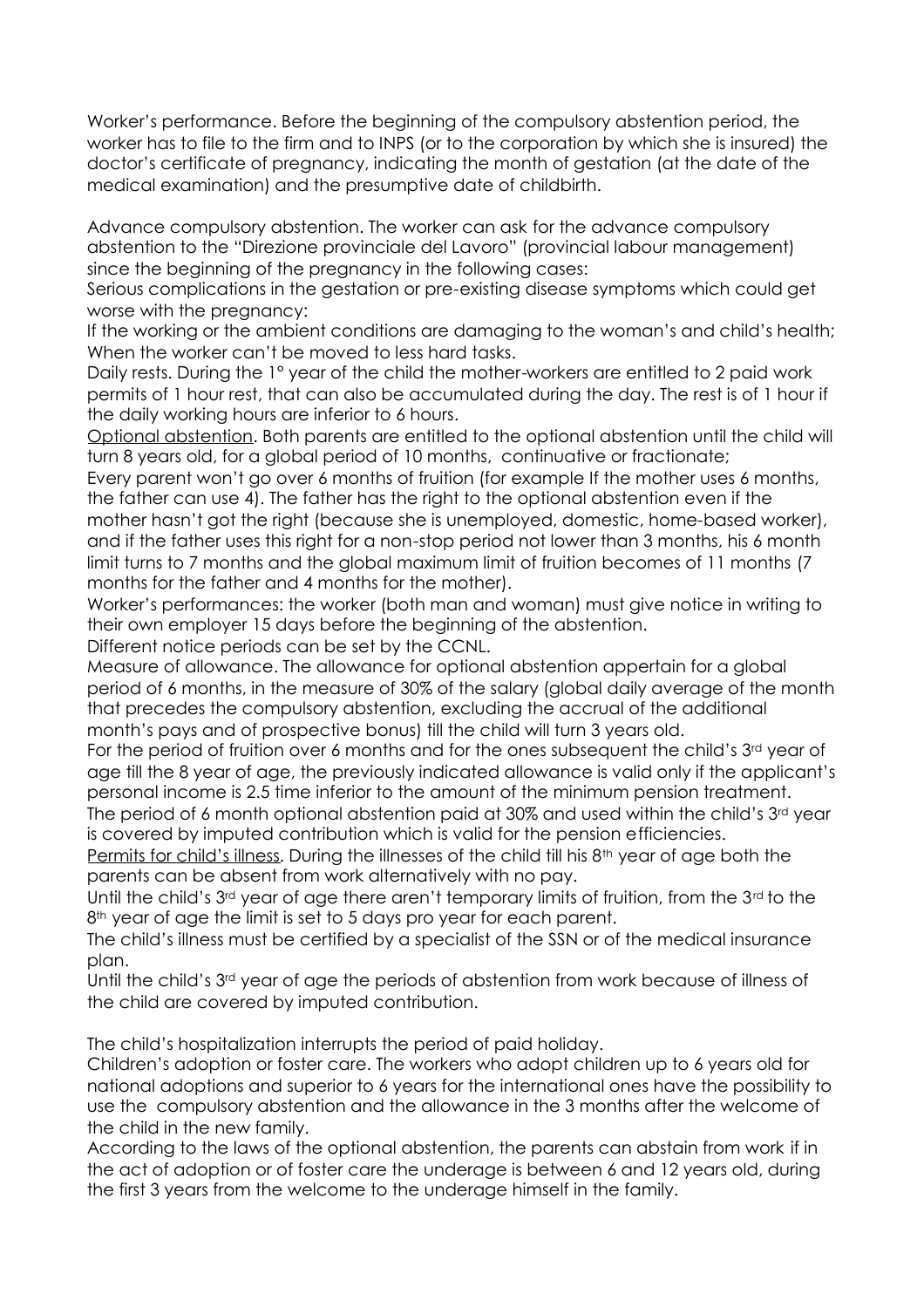Disabled children in difficult situations: In addition to the compulsory abstention the parents (also foster parents) of handicapped children who are in a situation recognised as difficult and serious, are entitled to:

The uninterrupted prolongation of optional abstention at 30% of the pay until the child's 3rd year of age, under the condition that the child doesn't have to be full-time hospitalized in a specialized Institute;

A 2 hour daily permit, until the 3<sup>rd</sup> year of age, normally paid;

3 days of monthly permit from the child's 3<sup>rd</sup> year of age, which can be used also continuously, and normally paid (legge 104).

# **7- SICK- LEAVE**:

In case of illness the worker has to:

Go to the family doctor for the doctor's certificate, and inform the firm within the first day; send the doctor's certificate to the firm and to INPS within 2 days from the beginning of the leave; the employees of the industry have to send the doctor's certificate only to the firm.

During the Sick-absence the worker has to be available at his home every day of the week, from 10,00 to 12,00 and from 17,00 to 19,00.

The worker on sick-leave has to inform the firm about any change of habitual domicile (that is the place in which he is during the sick-leave).

The worker has the right to hold down a job for a period fixed by the law, by the collective labour agreement; the duration depends on the seniority (length of service) or on the qualification.

As such a period goes by, in case of serious diseases, the worker can ask for a non-paid leave; in the other cases the firm can decide for the dismissal with paid warning.

The period of the keeping of the job must be interpreted in a continuative way in case of a single sick-leave; in case of more sick-leaves the period must be interpreted as the sum of the single absences for disease within a period of time fixed by the CNL (Contratto Nazionale del Lavoro) (30/36 months).

Because of the absence from work for disease the worker (factory worker, wage-earning and services worker) has the right of a daily allowance charged to INPS paid by the firm. To this must be added an economic supplement charged to the firm. This economic supplement is regulated by the CNL.

The economic allowance charged to INPS follows these measures of daily global mean pay: the first 3 days with no allowance; from the 4<sup>th</sup> to the 20<sup>th</sup> day at 50%; from the 21<sup>st</sup> to the 180<sup>th</sup> day, 66,66%.

The economic allowance to the industry employees is paid directly by the firm depending on the amount established by the CN (National agreement).

The diseases appeared before the beginning of the paid holiday don't determine the holiday course, but the pay of the sick-benefit.

The disease appeared during the paid holiday suspends its course. The disease interrupts the duration of the trial period and of the warning.

Apprentices are excluded from the INPS economic treatment and receive the supplements set by the collective labour agreement.

#### **8- INDUSTRIAL INJURY**:

All the employees are compulsorily insured by the firm by INAIL against industrial injuries and occupational disease.

The insurance serves the purpose of guaranteeing the workers the necessary physical, health and economic protection, in case of industrial injury and occupational disease.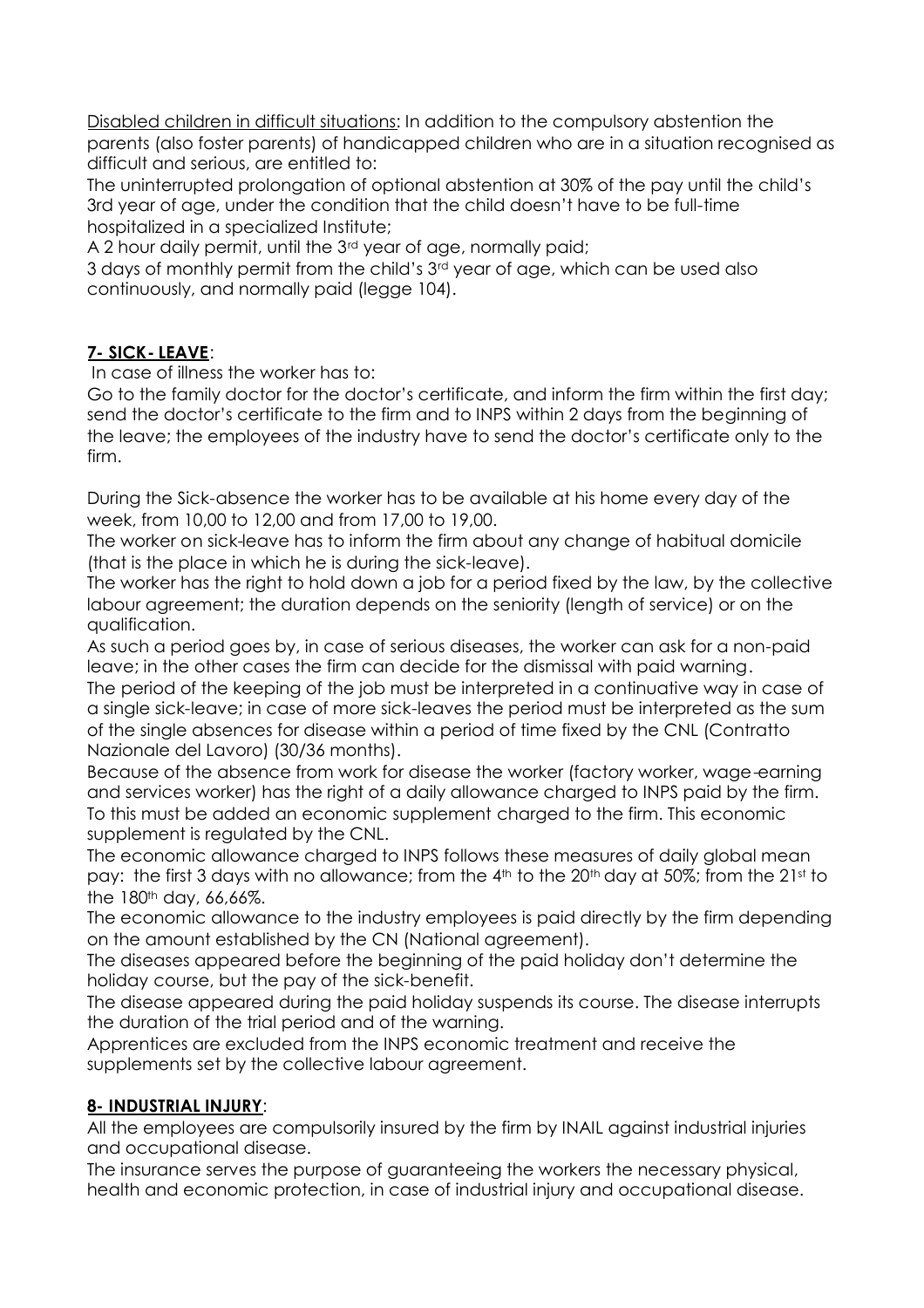The worker has immediately to communicate to the firm any injury which occurs to him, even if it is not serious.

The firm must attend the injured to INAIL ambulatory or to the first-aid and register the injury in the appropriate book.

The firm is supposed by law to pay to the worker who is absent for injury an INAIL supplement to the allowance which can reach the 100% of the net pay that the worker should have received if he had worked.

During the injury there isn't the obligation of availability at home.

# **9- WORKING HOURS AND REDUCTION OF THE HOURS OF WORK:**

The normal working hours is fixed up in 40 hours per week. The collective labour agreement can establish a minor duration.

The fighting actions developed during the national and business collective bargaining has achieved reductions of the working hours on equal salary.

The reduction of the working hours can occur:

In a collective level, through a reduction of the daily or weekly hours of work, with collective closings on the occasion of extended-holidays, with individual permits. The collective labour agreement establishes the entity of the working hour reductions, the weekly maximum duration of working hours. The average duration of working hours can't in any case go over 48 working hours, including the hours of overtime work, for every period of 7 days.

The worker has the right to a period of rest of at least 24 consecutive hours for every 7 days, normally coinciding with Sunday.

## **10- FESTIVITIES ABOLISHED BY THE GOVERNMENT OF "NATIONAL SOLIDARITY":**

During the period of the most intense social class conflicts, while the working class still expressed high levels of autonomy and self-organization that the confederate Trade Union couldn't suppress, the bourgeois regime, with the help of the revisionist group of the "Italian Communist party", tried to persuade people that the workers must sacrify to "save the country". The abolition of numerous festivity days meant more work and exploitation, followed by the demagogic and non-realized "startup of work" for the youth, that in some parts is similar to the current "professional formation" ..

According to the Law of 5 March 1977, n 54, 4 festivity days was abolished and the festivities of 2nd June and 4th November were set to the first Sunday of June and to the first Sunday of November. Later the festivity of 2<sup>nd</sup> June and 4<sup>th</sup> November were reinstated. As a replacement for the 3 abolished festivities, the workers use 3 groups of 8 hours of collective- individual paid permits, to the ex festivity of 4<sup>th</sup> November is applied the measure set for the festivities on Sundays.

## **11- PAID HOLIDAY:**

According to the legislative decree n°66 of 2003, the worker has the right to an annual period of paid holiday not inferior to 4 weeks. This decree introduced for the first time in Italy the prohibition to monetize the period of holiday, except for the case of resolution of the working relations during the year.

As regards the fixed-term contracts, with a duration inferior to one year, it is always admissible to monetize the holiday.

There are different modalities of using holiday: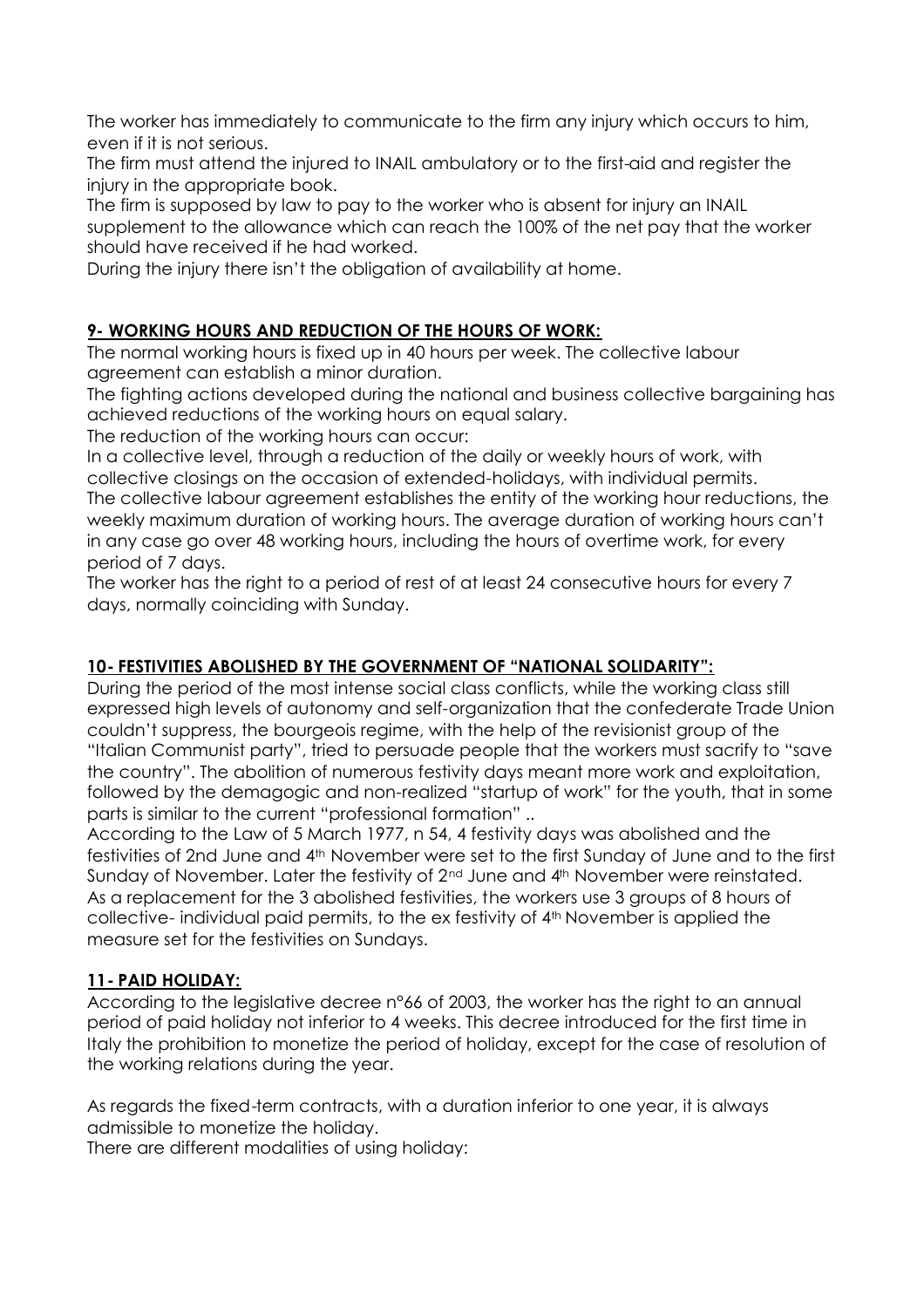-At least 2 weeks, that one can use non-stop during the year of accumulation, on request of the worker. If the year comes to an end and the worker doesn't have obtained the holiday period of 2 non-stop weeks, the firm might incur legal sanctions.

The remaining weeks of paid holiday can be used in fractionate way and must be used within 18 months from the expiry of the maturation, except for different periods set by the national bargaining.

Who has the right to have more than 4 weeks of holiday can use them also in fractionate way, but within the deadline fixed by the contracts.

Each month of work gives right to 1/12 of the total amount of holiday due in one year. Holidays are paid by global pay.

12-**THE THIRTEEN MONTH'S SALARY OF CHRISTMAS BONUS**: is paid out normally in the month of December and is levelled to a month's pay or to 173 working hours.

The amount necessary for the payment of the thirteen month's salary is determined by the collective labour agreement.

**13-SUMMER BONUS OR FERIAL BONUS**: is set by some collective agreements (e.g. trade) or by the company bargaining.

# **14- TFR (TRATTAMENTO FINE RAPPORTO) OR SEVERANCE PAY:**

The worker has the right to an appropriation equivalent to the gross annual wages over 13.5. TFR is due to each month fraction, including the trial period.

From the TFR amount is deducted a sum equivalent to 0.5%, calculated on the gross taxable income to finance the institute fund by INPS for the TFR guarantees in case of business failure.

At the end of every year the company revalues the appropriations of the previous years in compliance with a fix percentage of 1.5% plus 75% of the inflation obtained from ISTAT. The worker has the right to ask for an advance non superior to 70% of the TFR which has accrued, under the condition that:

- the worker has a seniority for service at least of 8 years;
- the requests comply with the annual limits of 10% among the ones who have the right or of the 4% of the total number of employees;
- the advance is justified by the necessity of onerous health expenses, of incurring heavy expenditure on the wedding of the children or on the purchase of the first house, etc..
- advance can be required only once during the course of the same working contract.

TFR must be paid at the end of the working relations.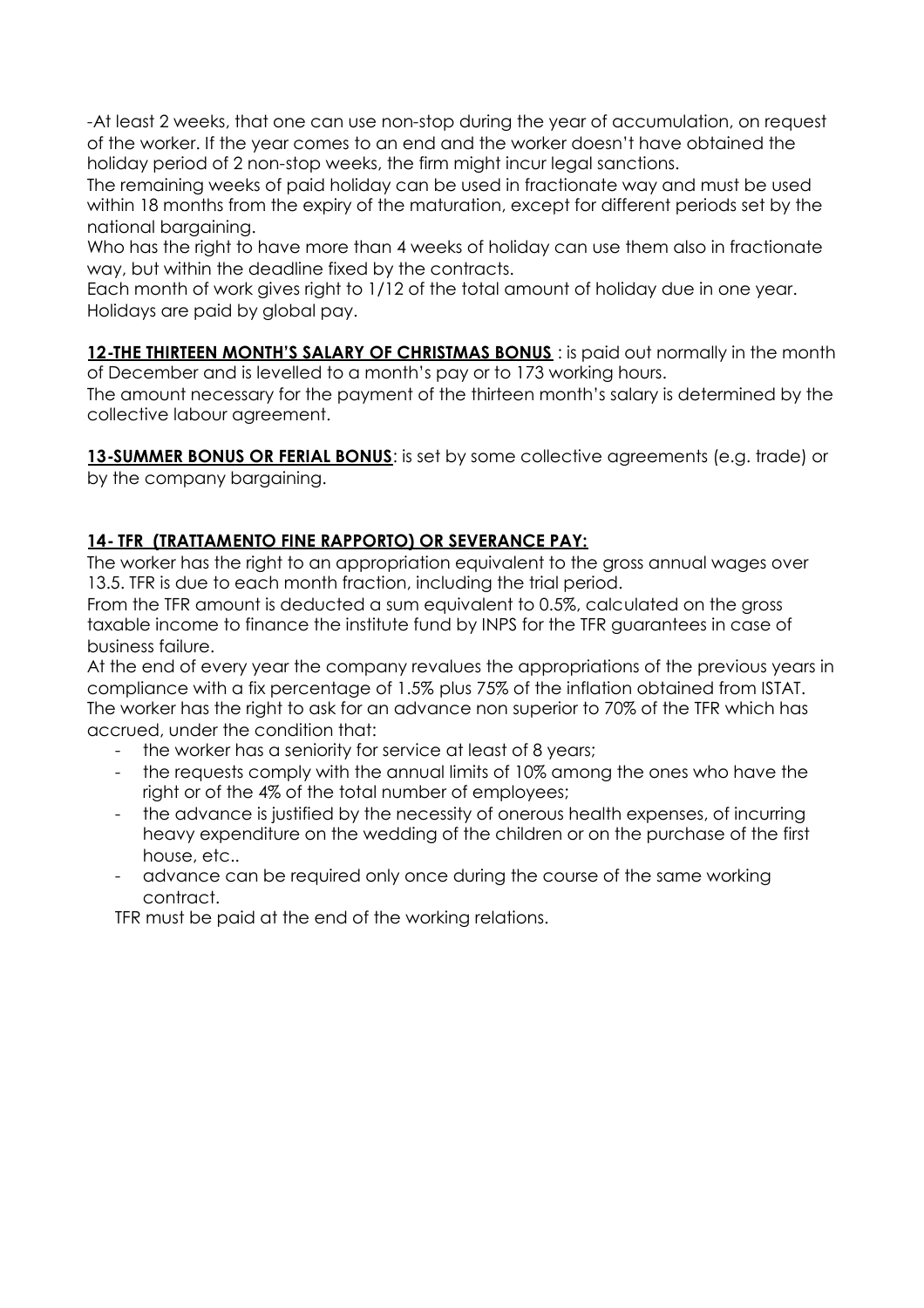Form for the worker's declaration of refusal to TFR transfer:

Modulo per la dichiarazione di rifiuto del lavoratore al trasferimento del TFR da consegnare a mano all'ufficio maestranze in doppio originale,uno sarà trattenuto,l'altro dovrà essere restituito firmato anche da chi riceve la comunicazione e custodito dal diretto interessato; oppure da spedire senza busta, piegato e graffato, con raccomandata a ricevuta di ritorno.

| Il sottoscritto                                                                                                                                                                                                    |  |
|--------------------------------------------------------------------------------------------------------------------------------------------------------------------------------------------------------------------|--|
| il<br>Nato a/                                                                                                                                                                                                      |  |
| Residente                                                                                                                                                                                                          |  |
|                                                                                                                                                                                                                    |  |
| dipendente                                                                                                                                                                                                         |  |
| per quanto disposto dalla legge N°243 del 23 agosto 2004,ed in vigore dal 6 ottobre<br>2004, Vi comunica la volontà esplicita, di diniego al silenzio assenso.                                                     |  |
| Quindi con la presente lettera intende dichiarare di volere conservare la propria<br>liquidazione (TFR) ad uso strettamente personale. Pertanto non autorizza la                                                   |  |
| destinazione della stessa, essendo di propria esclusiva appartenenza, a qualsiasi<br>tipologia d'investimento come ad esempio fondi pensionistici o altro, salvo i casi già<br>previsti per legge a mia richiesta. |  |
| Data                                                                                                                                                                                                               |  |
| Firma                                                                                                                                                                                                              |  |
| Firma di chi riceve                                                                                                                                                                                                |  |

#### **15-CONTRACTUAL HOLIDAYS ALLOWANCE:**

In case of non- renewal of the national contract, the workers have the right of drawing a wage increase equivalent to 30% of the expected inflation rate after 3 months from the expiration of the contract.

After 6 months of contractual holiday the amount reaches the 50% of the expected inflation rate.

The contractual holidays allowance ceases to be paid from the beginning of the agreement of contract renewal.

16-FAMILY ALLOWANCES: are social benefits in support of families with incomes lower than specific limits, set every year by the legislation.

All the employees, the unemployed who receive the jobseeker's allowance, the workers in mobility, the temporary lay-off workers, the members of a cooperative, the pensioners are entitled to this benefit.

From 1st January 1998 parasubordinates, and so the ones who are admitted to a separate management, are entitled to, as well. (law 335/1995).

Autonomous agriculture workers and ex autonomous worker pensioners are excluded. They have the right to receive the old family income supplement.

It is a right for the family composed of:

- the applicant of the allowance
- the partner who is not legally split
- children (legitimate, legitimatize, foster, adopted, natural, legally recognized, born in the previous marriage with the other partner)
- disable children who have come of age, who can't dedicate to a work because of mental or physical problems.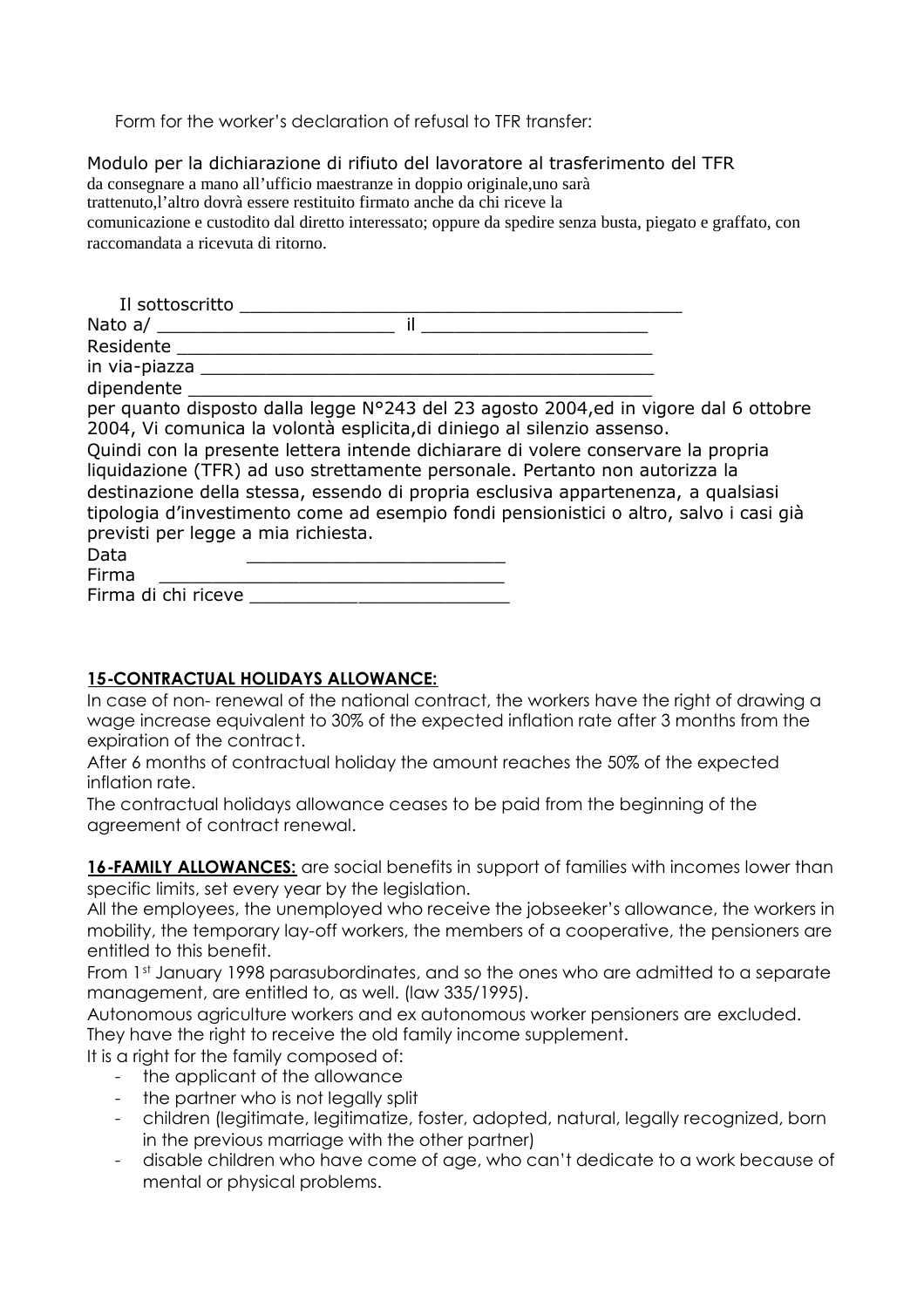- underage descendants who are taken in charge by a direct relative (grandmother or grandfather) and who need to be maintained. Brothers, sisters and descendants of the applicant (brother's or sister's children, underage children or disables of age, under the condition that they don't have the right to the pension to the survivors and that they are parentless). In order to have the right to receive the family allowance, the family must have an income composed of at minimum 70% deriving from dependent work (or deriving from pension, unemployment benefit, maternity allowance, sick allowance, etc). The apply for the family allowance must be filed:
- to the firm by the most of the employees
- directly to the INPS central office by pensioners, employees detached from tradeunion or of failed or closed companies; housekeeping workers; agriculture workers; parasubordinates.

The request can also be filed through patronages, that are authorized by law to give assistance, or can be sent by mail.

To the request must be enclosed self-certification as a replacement for the state of family. The claim to arrears of wages lapses after 5 years from the maturation of the right.

#### **17- WELFARE AND SOCIAL-SECURITY SYSTEM CHARGED TO THE FIRM AND THE WORKER:**

The pay roll relates the contributions charged to the employee deducted and later paid by the company to the welfare system for pension, sick-leave, maternity, family allowances, redundancy fund, mobility and unemployment. The entity of these deductions is defined by law.

#### **18- CUD (ANNUAL CERTIFICATION OF THE PAYMENT):**

The firm certifies annually to the worker through the CUD form, which is issued within March:

- salary for taxes and deductions (Irpef):

- gross pay and social contributions deducted, weeks covered by contributions, weeks covered by imputed contributions (sick-leave, CIG, industrial injuries etc) -the amount of the TFR set aside.

The CUD form is the document essential to certify the payment of duties and is fundamental to fill in the 730 or unico, if necessary. For this reason the CUD form must be kept.

#### **19- IMMIGRANT WORKERS AND THE DEPENDENT RELATIVE ALLOWANCE:**

In order to use the dependent relative allowance (that is the possibility of obtaining reductions of duties for relatives who are not resident in Italy), Immigrant workers must file the documentation regarding the personal data, which must be effectively released by the mother country and translated into Italian. It must be authenticated by the Italian consulate in the mother country.

As regards the relatives who are resident in Italy, they have to entrust the withholding agent (firm) the certification of the family status released by the corporation service.

#### **20-REFERENCE PAY ON WHICH SOCIAL AND WELFARE DEDUCTIONS ARE CALCULATED:**

All the sums and amounts which constitute employment income must be subjected to income tax.

The following elements are excluded from the taxable base for contribution targets: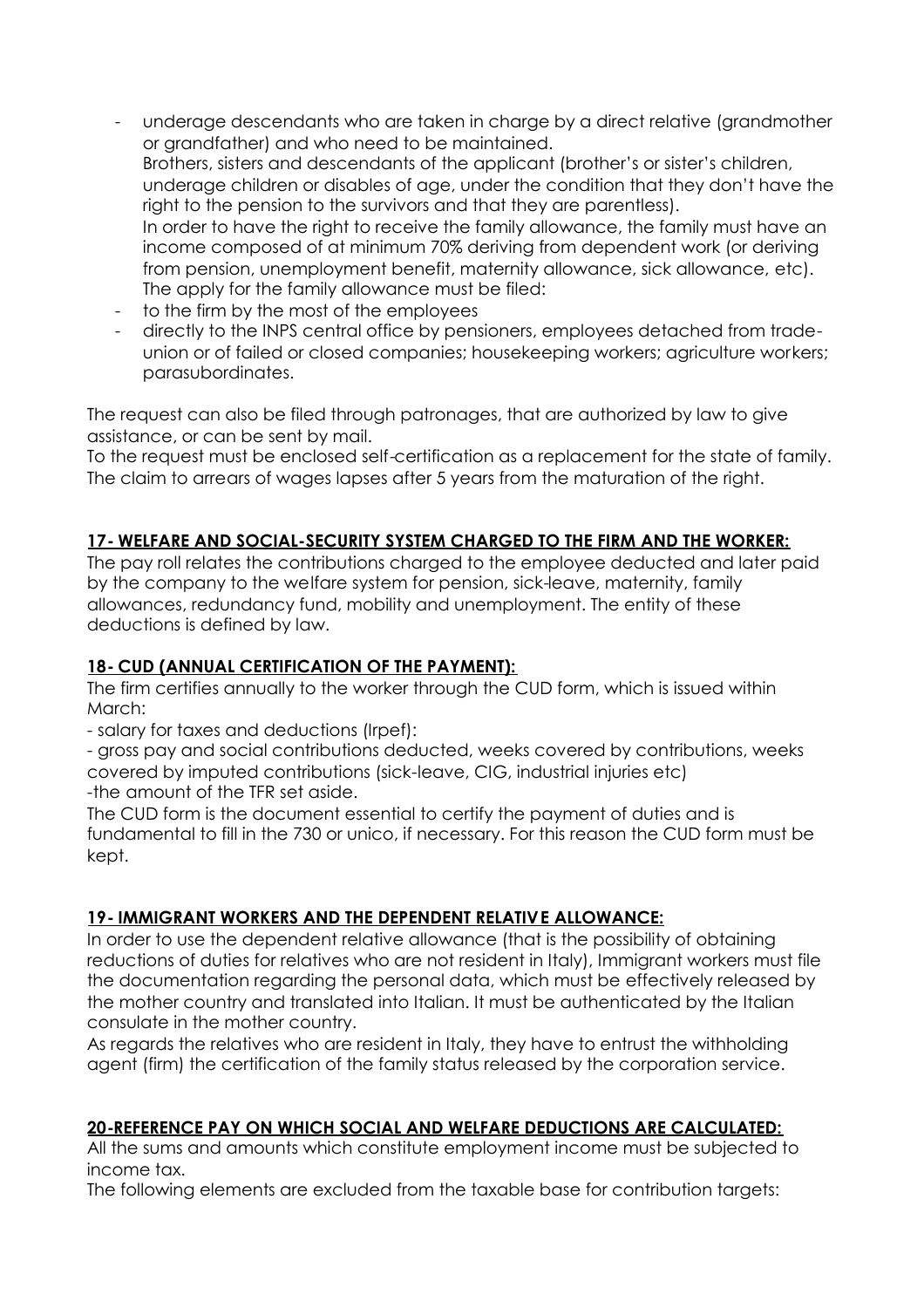TFR, incentives, sick-leave, industrial injury, maternity, CIGS (CIG straordinaria) and business bargaining wage that is subjected to a de-contribution and to "tickets". The wage linked to the productivity, quality, economic trend of the business is subjected to reduced social deductions. The wage is subjected to a solidarity contribution equivalent to 10% instead of 33%, charged to the firm which have to pay it to the pension managements through an amount not superior of 3% of the annual pay.

#### **21- DEDUCTIONS:**

In addition to the social and welfare deductions, the firm calculates taxes and duties in order to withhold them and to pay them to the state, on behalf of the employee. Taxes and deductions are calculated on the pay of the employee, the so called "taxable income", which is net of social and welfare deductions.

If the worker has other incomes or has expenses which are tax-deductible (mortgage, medical expenses, or other allowable expenses), he is supposed to declare his income through the 730 form or Unico.

## **22-REDUNDANCY FUND (CIG: CASSA INTEGRAZIONE GUADAGNI):**

*The employers has often obtained through this measure the closing of the industrial premises in a gradual way.*

*Trade-union have normally accepted this form of nearly-full salary, but the problem of nowork remained unsolved. The reason was that trade-union considered that the collection of salary satisfied the right of the workers, without considering that the concession to the employers to act in this way, represented a fundamental instrument for the employers for their business and for the break-up of the production property.*

*In some cases, (FIAT Torino during the beginning of '80's) the non-work signified to the workers "civil death" and so the loss of civil rights. This phenomenon increased in such a drastic way that it could be related to the rise of a significant percentage of suicides (200 over some dozens of thousands among CIG workers).*

*So the struggle must consider the permanence in the factory in the collective rooms, so that the CIG can't become itself a form of civil death and of mobbing for the workers.* The partial or the entire reduction of the working hours decided by the firm determines the starting of the CIG.

The wage subsidy (ordinary or extraordinary) can't go over the duration of 36 months in a quinquennial.

There are different ways of starting:

**Ordinary CIG**: it is paid to workers, employees and suspended first-line managers or at reduced working hours because of temporary events which can't be attributable to the firm or because of temporary crises situations of the market.

Duration:13 continuative weeks; in some cases it can be extended every 3 months till a maximum of 52 weeks in a two year period.

From the Ordinary CIG are excluded apprentices, employee drivers, home-based workers, managers.

Companies allowed: companies in the industrial sector, mutual companies or cooperatives that exercise an activity of changing, manipulation and marketing of agricultural products.

**Extraordinary CIG:** it is paid to workers, employees and managers, including part-time or fixed- time workers with a seniority of 90 days minimum, for:

-industrial reorganization, redecoration, or reconversion, for a maximum duration of 2 years plus 2 periods of prolongation of 12 months each.

-industrial crisis, for a maximum of 1 year, except for a prolongation of 6 months.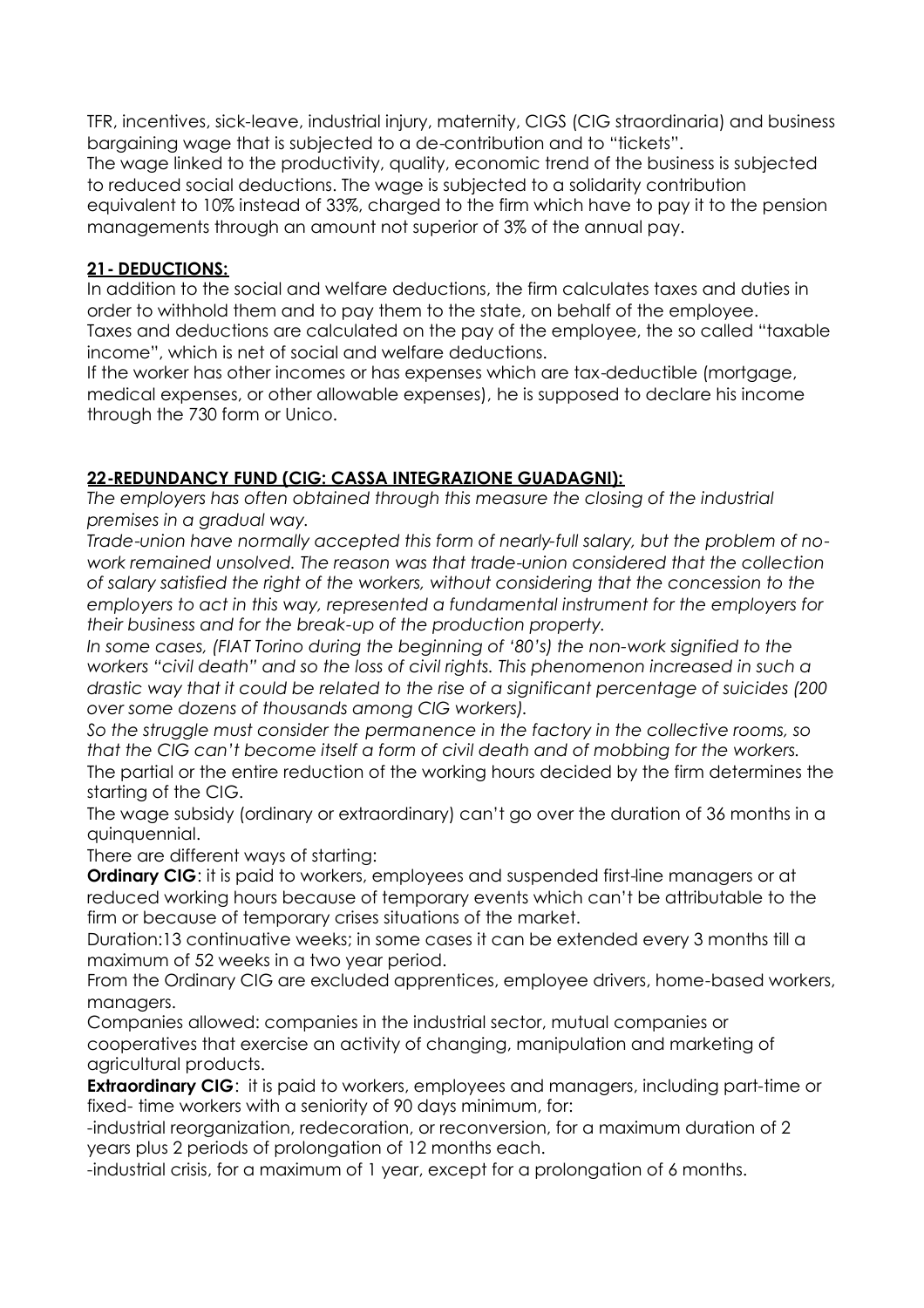-Failing industries or controlled administration with a duration of 1 year, except for any prolongation of 6 months.

Company allowed: factories or industrial companies, building enterprises, agricultural cooperatives, farming or leasing enterprises of cleaning services, train services, crafts, which give work to more than 15 employees. Businesses with more than 50 employees. The wage subsidy should be equivalent to 80% of the global salary (including the additional month's wages).

Actually, it is highly inferior because the maximum wage subsidy amount is set annually by the government.

In 2005 the amount corresponded to : For pays up to 1773.19: 819.62 774,21 For pays over 1773.19 985.10 930.53

## **23- WORKFORCE MOBILITY / JOB MOBILITY:**

The mobility allowance is an economic supplement which is assigned to workers dismissed from a job because of staff reduction, transformation or closing down of business linked to the CIGS or with more than 15 employees, that are not included in the applications of CIGS, for the companies the occupational limit is of 50 employees.

The worker must have a seniority of at least 12 months: 6 months of the total of work really done.

The periods of mobility are necessary in order to calculate the pension. Duration.

The period of the mobility allowance expenditure varies depending on the age of the worker in the moment of dismissal, on the location of the production unity linked to the dismissals and the business seniority.

The period of mobility allowance expenditure

Age Middle-North South

Until 39 years old 12 months 24 months

From 10 to 49 years old 24 months 36 months

Over 49 years old 36 months 48 months

The period of the mobility allowance expenditure can't go over the business seniority that is connected to the employee by the firm.

In the presence of particular requirements of age and contributions, the mobility allowance is protracted until the pension ("long mobility").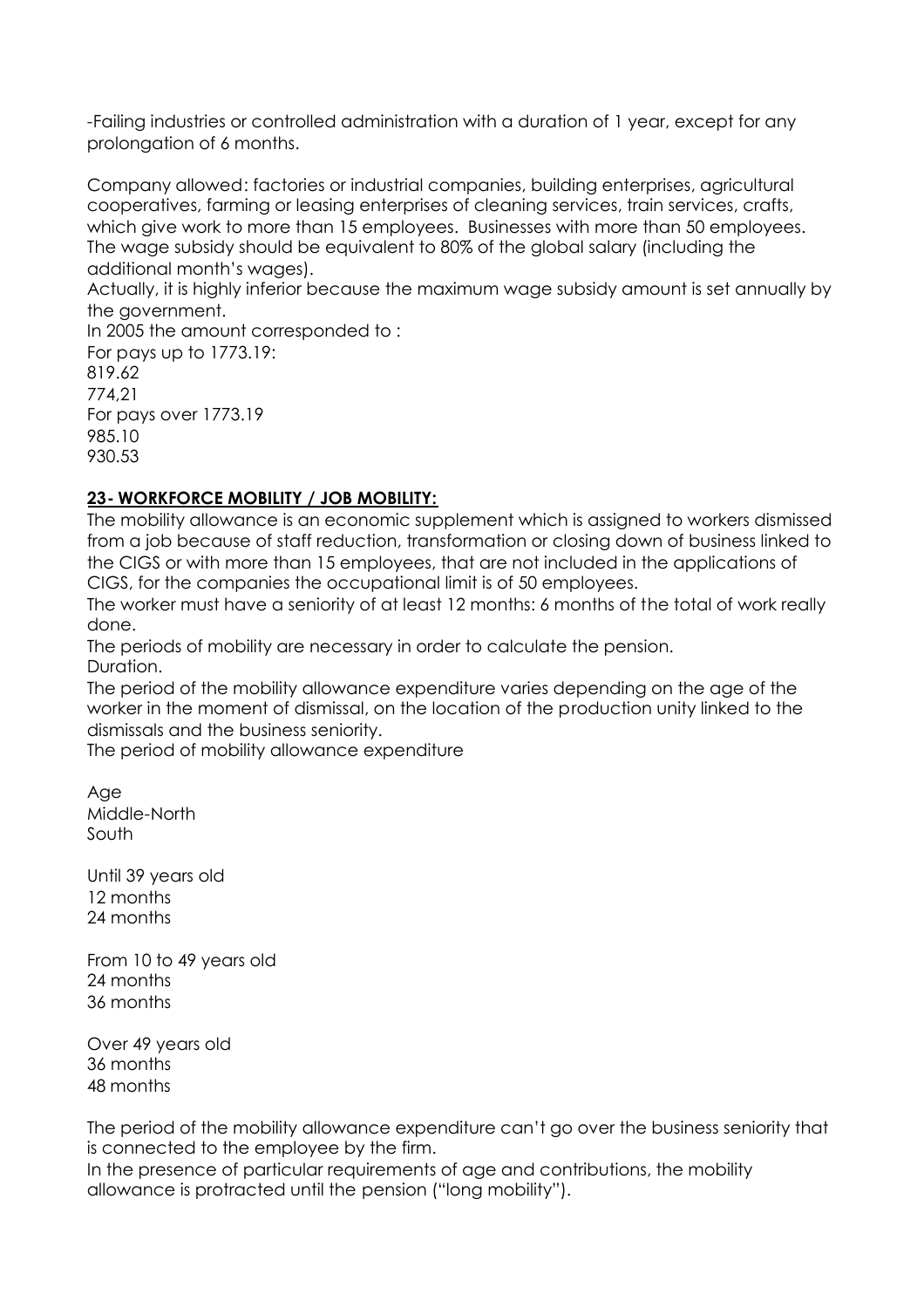The allowance is suspended when the worker is hired according to a fixed-time or parttime contract and decays in case of permanent job or right to the pension. Request.

After having received the communication of dismissal, the worker must file the request to INPS within 68 days. For the first year the amount of the mobility is the same of the allowance of CIGS; from the second year it is reduced to 20%. **Expenditure** 

The allowance is paid every month directly by INPS.

It can be paid in a single solution if the worker asks for it in order to begin an independent business or to associate to a cooperative.

**24- ORDINARY UNEMPLOYMENT:** is an allowance which is paid to the dismissed workers. The allowance is valid also for resignations if they are recognise to be for good cause (non-payment of salary, sexual harassments, change of tasks, mobbing).

From 17 March 2005 the workers who have been suspended by firms hit by temporary events that are not caused either the workers or the employer are entitled to the allowance.

Requirements.

The unemployment benefit is paid to the employee who demonstrate:

-at least 2 years of insurance for unemployment

-at least 52 weekly contributions during the previous 2 year period.

Duration and amount.

The unemployment benefit up to 31st December 2006 is paid for 7 months to the employees of age inferior to 50 years old and for 10 months for the ones over 50. The benefit up to 31<sup>st</sup> December 2006 is calculated in the following way:

- the workers who are less than 50 years old receive an allowance equivalent to 50% of the pay for the first 6 months and to 30% for the  $7<sup>th</sup>$  month;
- the workers who are 50 years old or over-50 have a benefit calculated at 50% of the pay for the first 6 months, at 40% for the three subsequent months and at 30% in the 10<sup>th</sup> month.
- It is paid monthly by INPS by check.

UNEMPLOYMENT BENEFIT IN CASE OF REDUCED REQUIREMENTS:

The workers who have this claim are:

the workers who don't have 52 week contributions in the last 2 years but have worked minimum 78 days during the previous year and so they can have at least one week contribution before the 2 year period preceding the request.

Paid festivities and the days of leave with allowance (sick-leave, maternity etc.) are considered working days.

The amount of unemployment benefit with reduced requirements is equivalent to 30% of the pay and depends on the number of working days equal to the ones really worked during the previous year, to a maximum of 156 days.

## **25- DISCIPLINARY SANCTIONS:**

The company must make public the clauses of the contract and the laws concerning the behaviour that can incur legal sanctions, the amount of sanctions, the procedure of contention for disciplinary reasons.

According to the law, the sanctions provided for the contract are:

A verbal or written telling-off; penalty ( never over 4 hours); work stoppage; dismissal. The disciplinary sanction can't be imposed if the firm hasn't communicated in writing to the worker the contentions and if (within 5 days) the worker doesn't act to defend his own right by appealing to trade-union (which he adheres to).